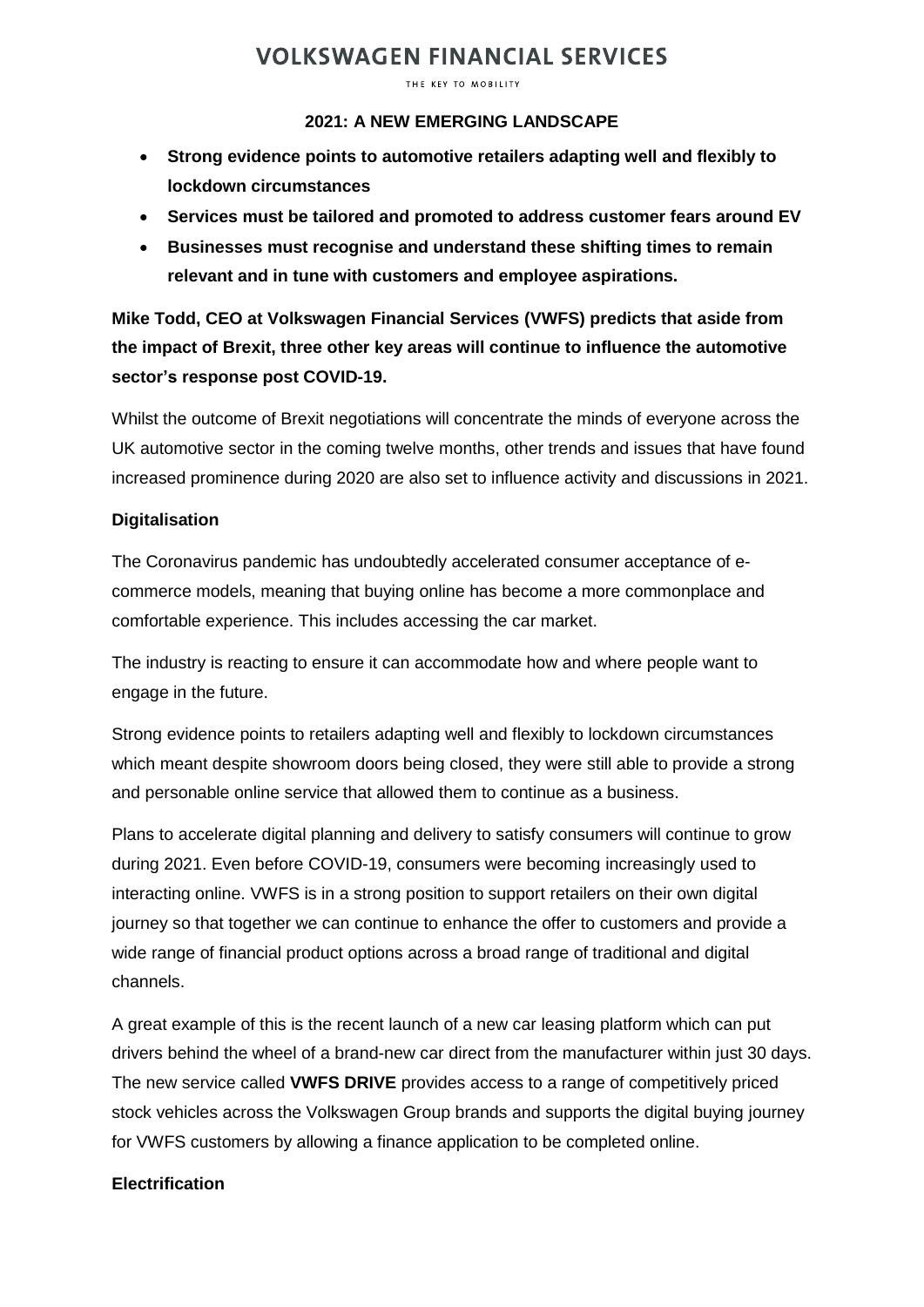## **VOLKSWAGEN FINANCIAL SERVICES**

THE KEY TO MOBILITY

The Government's deadline to outlaw the sale of diesel and petrol engine cars by the end of the decade provides a clear timescale, but also provides additional pressures for manufacturers, retailers, and finance providers.

All have a major role to play in the consumer education process so that customers understand available and alternative options and more importantly, the benefits of electric vehicles.

We believe that such a consumer-led education process will intensify and all those affected will move quickly to ensure that motorists are comfortable about EVs, and understand the product solutions and recognise the finance options available to join the EV revolution.

Services must be tailored and promoted to address the understandable fears some will have around affordability and usage of electric vehicles and such activity will pick up pace during the coming year and beyond. The EV&Me app that VWFS have created with Audi to demonstrate to customers how their driving style would suit an EV and what to expect if they were in one of the new Audi EVs, is just one of the ways that we are helping to educate consumers.

As a finance provider that can facilitate consumer access to a still young and growing marketplace, we also recognise that elements such as government policy, wider manufacturing model solutions and infrastructure issues are out of our hands. However, we will strive to work within the overall framework to help and support customers on their journey towards electrification and the environmental benefits it will bring.

We can now support our customers further with the transition to an electric vehicle following the launch of our Lease&Care package late last year. This is designed to alleviate the unknown costs and depreciation some consumers' associate with purchasing an EV and allows our customers the flexibility and peace of mind they need to make the switch.

### **Consumer and worker behaviours**

The COVID-19 experience has caused many to focus priorities, and, in some cases, reassess their outlook.

Work/life balance, sustainability and diversity and inclusion in the workplace have become ambitions for companies as well as individuals. And these topics have taken headlines across society as it is beset by the challenges that world events, societal restrictions, as well as financial and health worries, have created.

There will be no return post COVID-19 to the old ways and a proactive strategy to further drive flexibility in the workplace, whilst maintaining productivity, will be essential for